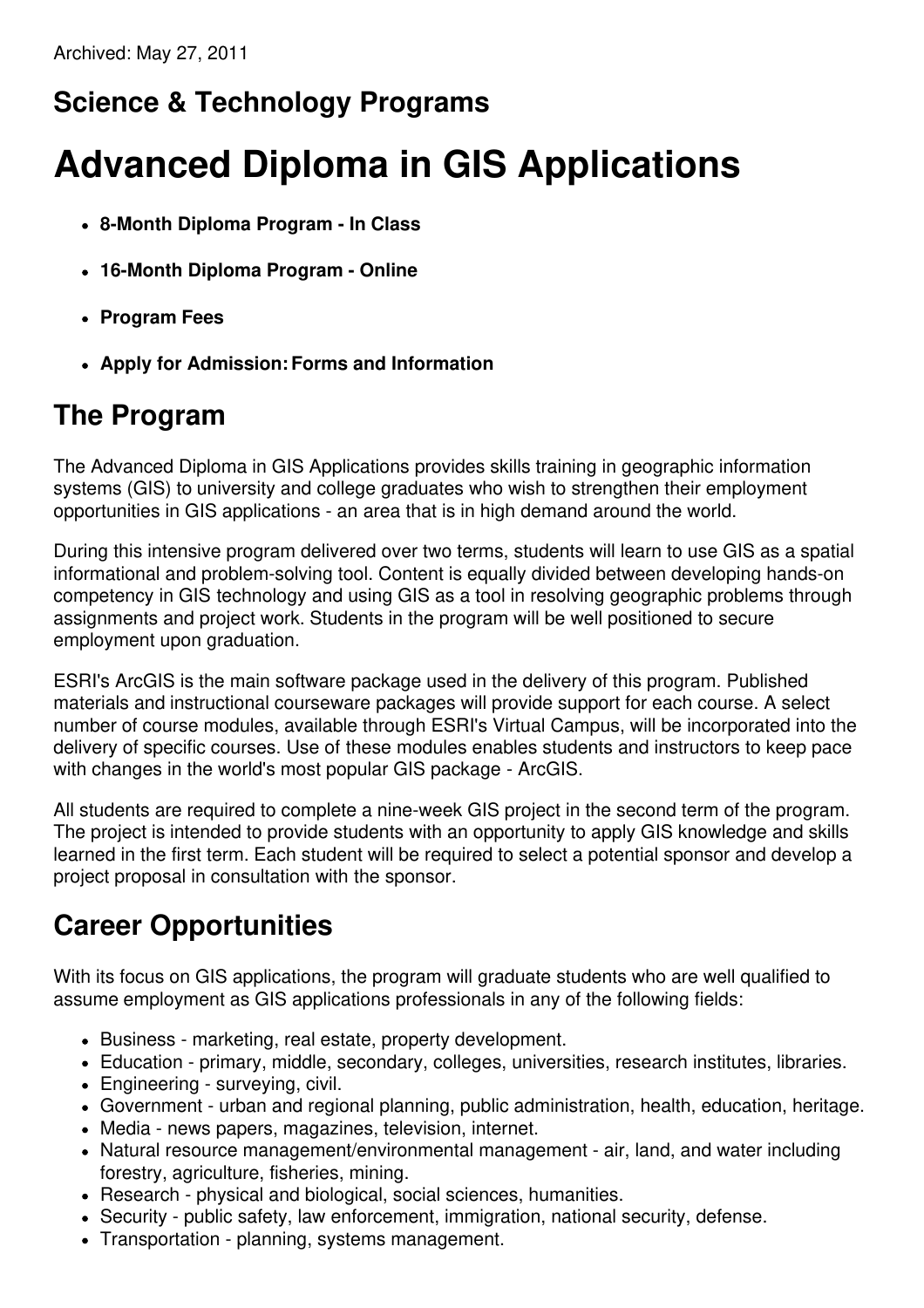Utilities - oil and gas pipelines, electrical transmission, telephony.

### **Admission Requirements**

- University degree or technical diploma from an accredited college or institute.
- Applicants must provide evidence of having completed the following introductory-level courses from an accredited post-secondary institution, preferably within the last three years:
	- Geographic Information Systems (equivalent to VIU'sGEOG 328).
	- Computer literacy, preferably at least one course in Computer Science.
- The program is taught and assessed in English. Students whose first language is not English may be required to show evidence of proficiency in English (i.e., minimum TOEFL 550, IELTS 6.0).

#### *Recommendations for Admission*

Academic or applied experience in remote sensing and databases would be advantageous.

#### **Required Equipment and Supplies**

Students will be required to have their own laptop computer capable of running ArcGIS 9.0 and storing large geo-referenced databases. Under an agreement with ESRI Canada, Vancouver Island University's IT department will make the software available to students and will have the software available on an appropriate server. Students, however, will be responsible for maintaining their own laptop computers.

### **Start Date and Application Deadline**

Applications are accepted on an ongoing basis. The in-class program starts in September and the online program in January. For further information regarding available intakes and program contacts check the Program Availability List for the in-class or online programs.

#### **Program Outline - In-Class**

| <b>Advanced Diploma in GIS Applications - In Class</b>     | <b>Credits</b> |
|------------------------------------------------------------|----------------|
| GEOG 501 - (Foundations of Geographic Information Systems) | 3              |
| GEOG 511 - (Geodatabases)                                  | 3              |
| GEOG 521 - (General Spatial Analysis)                      | 3              |
| GEOG 523 - (Advanced Applied Spatial Analysis)             | 3              |
| GEOG 531 - (Visual Programming for GIS)                    | 3              |
| GEOG 581 - (Management Issues in GIS)                      | 3              |
| GEOG 591 - (GIS Applications Project: Practicum)           | 9              |
| GEOG 593 - (Internet GIS)                                  | 3              |
| <b>Total Credits</b>                                       | 30             |

#### **Program Outline - Online**